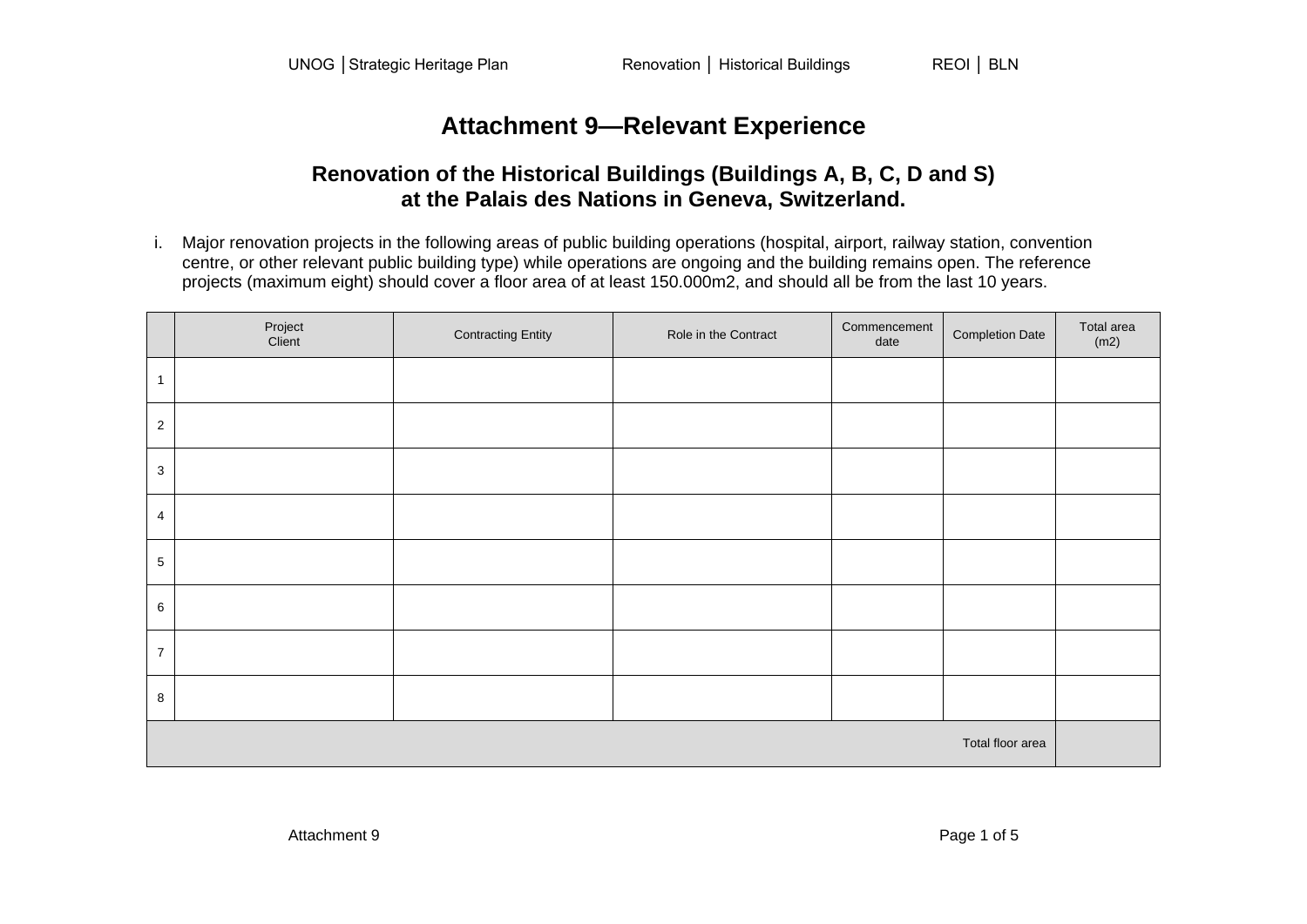ii. Renovation of heritage or high profile buildings (museums, listed buildings or other historical or protected buildings). The reference projects (maximum four) should cover at least 30.000m2, and should all be from the last 10 years.

|                  | Project<br>Client | <b>Contracting Entity</b> | Role in the Contract | Commencement<br>date | <b>Completion Date</b> | Total area<br>(m2) |
|------------------|-------------------|---------------------------|----------------------|----------------------|------------------------|--------------------|
|                  |                   |                           |                      |                      |                        |                    |
| 2                |                   |                           |                      |                      |                        |                    |
| 3                |                   |                           |                      |                      |                        |                    |
| 4                |                   |                           |                      |                      |                        |                    |
| Total floor area |                   |                           |                      |                      |                        |                    |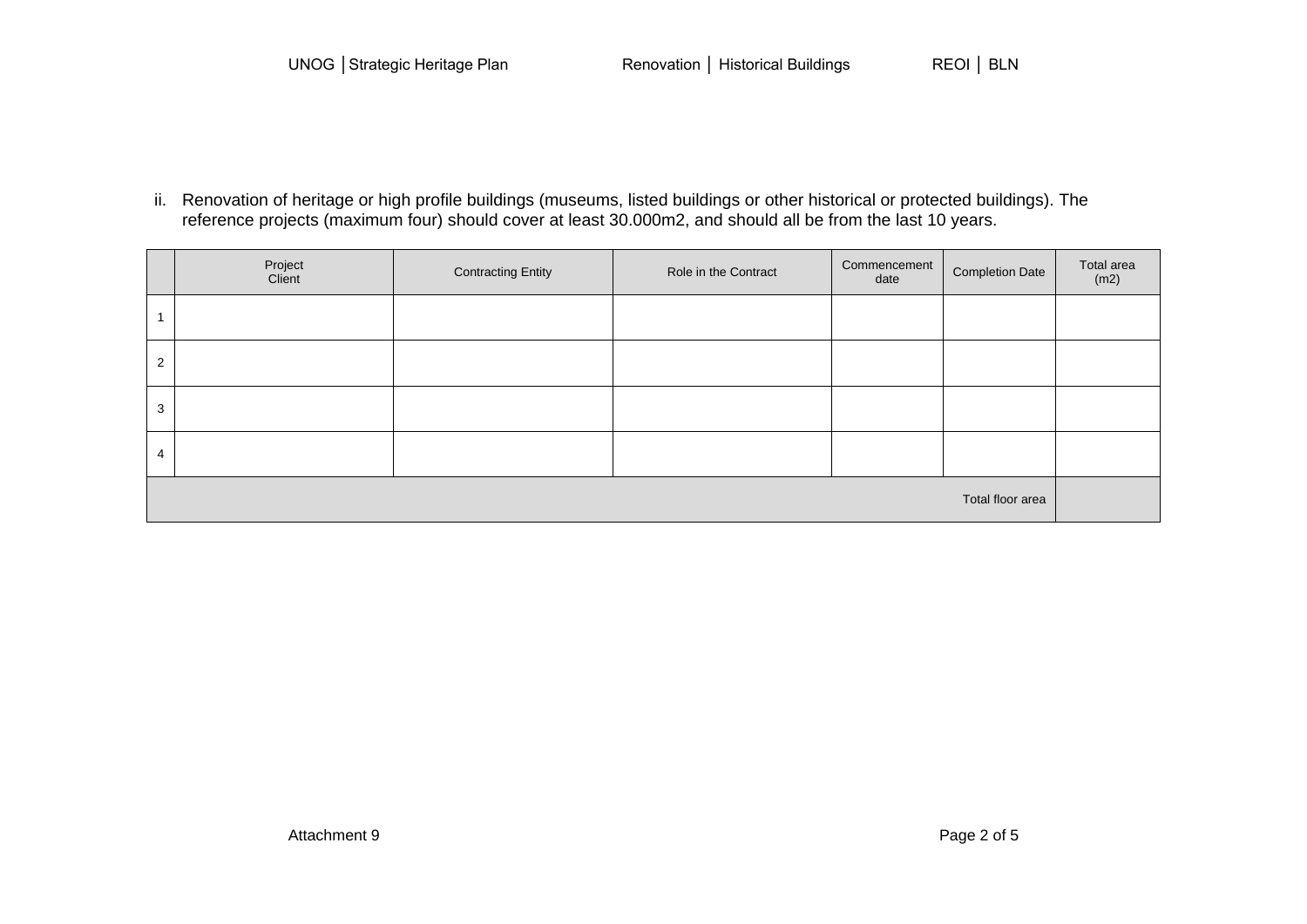iii. Renovation or construction of office buildings with high-end finishes of open office space with modular furniture, partitions, and contemporary data and power distribution system (maximum eight) should cover a floor area of at least 150.000m2, and should all be from the last 10 years.

|                  | Project<br>Client | <b>Contracting Entity</b> | Role in the Contract | Commencement<br>date | <b>Completion Date</b> | Total area<br>(m2) |
|------------------|-------------------|---------------------------|----------------------|----------------------|------------------------|--------------------|
| $\mathbf{1}$     |                   |                           |                      |                      |                        |                    |
| $\overline{c}$   |                   |                           |                      |                      |                        |                    |
| 3                |                   |                           |                      |                      |                        |                    |
| $\overline{4}$   |                   |                           |                      |                      |                        |                    |
| $\sqrt{5}$       |                   |                           |                      |                      |                        |                    |
| $\,6\,$          |                   |                           |                      |                      |                        |                    |
| $\overline{7}$   |                   |                           |                      |                      |                        |                    |
| $\,8\,$          |                   |                           |                      |                      |                        |                    |
| Total floor area |                   |                           |                      |                      |                        |                    |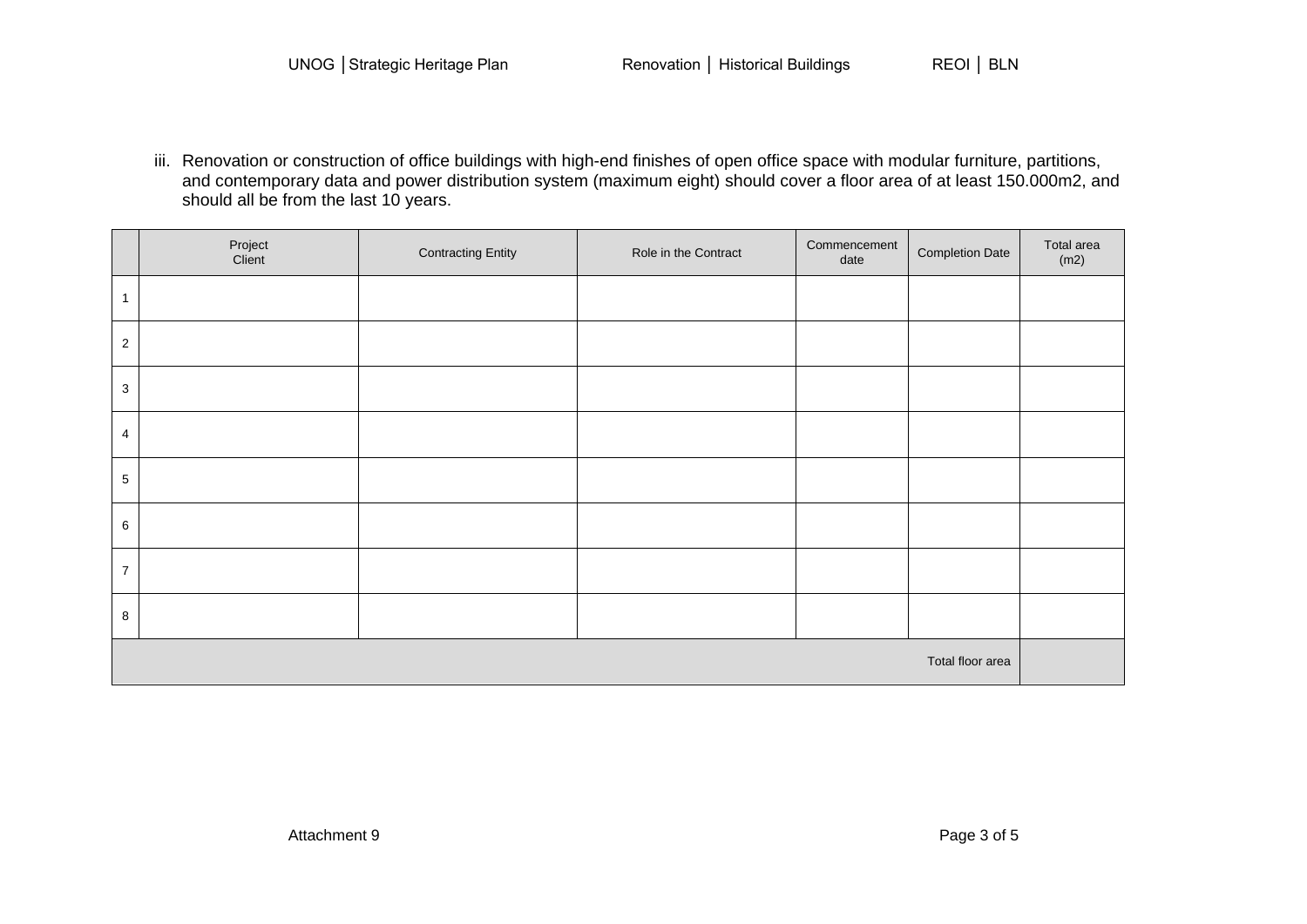iv. Renovation or construction of conference canters with high-end audio visual systems and simultaneous interpretation system. The reference projects (maximum four) should cover a floor area of at least 5.000m2, and should all be from the last five years.

|                  | Project<br>Client | <b>Contracting Entity</b> | Role in the Contract | Commencement<br>date | <b>Completion Date</b> | Total area<br>(m2) |
|------------------|-------------------|---------------------------|----------------------|----------------------|------------------------|--------------------|
|                  |                   |                           |                      |                      |                        |                    |
| $\overline{2}$   |                   |                           |                      |                      |                        |                    |
| 3                |                   |                           |                      |                      |                        |                    |
| 4                |                   |                           |                      |                      |                        |                    |
| Total floor area |                   |                           |                      |                      |                        |                    |